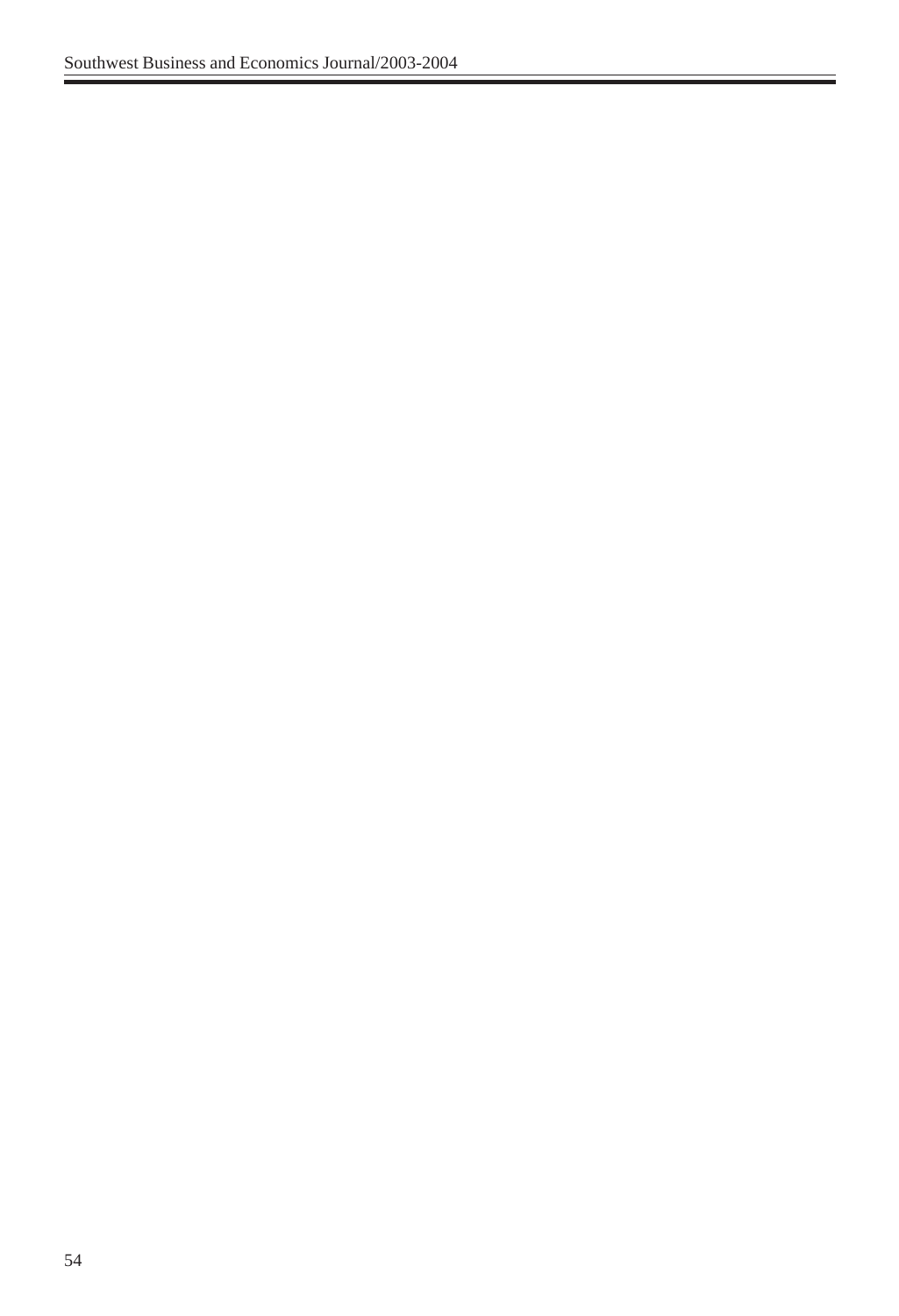# **Additional Minimum Pension Liability and Pension Underfunding**

Barbara W. Scofield Paul Haensly The University of Texas of the Permian Basin

## **Abstract**

*This study examines two views of additional minimum pension liability (AMPL). The traditional view emphasizes AMPL's computational precedents: accumulated benefit obligation, prepaid (accrued) pension cost, and pension plan assets. The component view emphasizes the underlying unrecognized prior service cost, unrecognized net losses (gains), estimated rate of pension increase, and accumulated benefit obligation. This study is an initial exploration of the relationship between AMPL recognition, its computational precedents, and its underlying components. We find that AMPL recognition is more strongly associated with its underlying components and thus provides support for the component view of AMPL, paving the way for further evaluation of AMPL.*

## **Introduction**

Additional minimum pension liability (AMPL) is a constructed accounting concept created by the FASB in SFAS 87. AMPL was designed to protect investors, creditors, and other decision-makers from underestimating the liabilities of a company with an underfunded pension plan. It occurs when both underfunding and sufficient off-balance sheet deferrals exist as a result of the company's use of smoothing techniques in its GAAP pension accounting. Research in this area has either ignored AMPL and explored underfunding alone or it has considered AMPL solely as a result of the pension investment deferrals. This study looks at companies that disclosed AMPL in their 1993-1996 annual reports in order to document the underlying determinates of AMPL. This preliminary study is important because the usual computation of AMPL uses summary variables that include components that are open to varied interpretations. Although preparers use accumulated benefit obligation, plan assets at fair value, and prepaid (accrued) pension cost to compute AMPL, the underlying components include unrecognized prior service cost, unrecognized net losses (gains), and estimated rate of compensation increase.

This paper tests the extent to which additional minimum pension liability is more closely associated with the rate of compensation increase, unrecognized net gains and losses, and unrecognized prior service cost rather than with underfunding alone. We develop a model that demonstrates that plan assets are relevant in establishing the existence of additional minimum pension liability but not in its quantitative measurement. Thus two pension plans that are equally underfunded may have different additional minimum pension liability because one plan may have few deferrals and more liability already on the books of the company and another plan may have many deferrals and less liability already on the company's books.

This paper shows that high levels of unrecognized prior service cost (UPSC), high levels of unrecognized net losses (gains) (UGL), and low levels of estimated rate of compensation increase (RCI) are significantly related to AMPL recognition while levels of plan assets at fair value (PA) and prepaid (accrued) pension cost (PAPC) generally are not. Thus, the traditional formulation of AMPL does not adequately identify the factors that are most important to AMPL recognition.

The importance of this conclusion is that each of these factors, which are disclosed in financial statement footnotes, can imply different company positions. For example, UPSC may result from competition in the marketplace for labor. If decision-makers are satisfied with a company's workforce, high levels of UPSC may indicate positive management decisions that decrease employee turnover and maintain a company's human resource pool. On the other hand, high levels of unrecognized net losses (low levels of unrecognized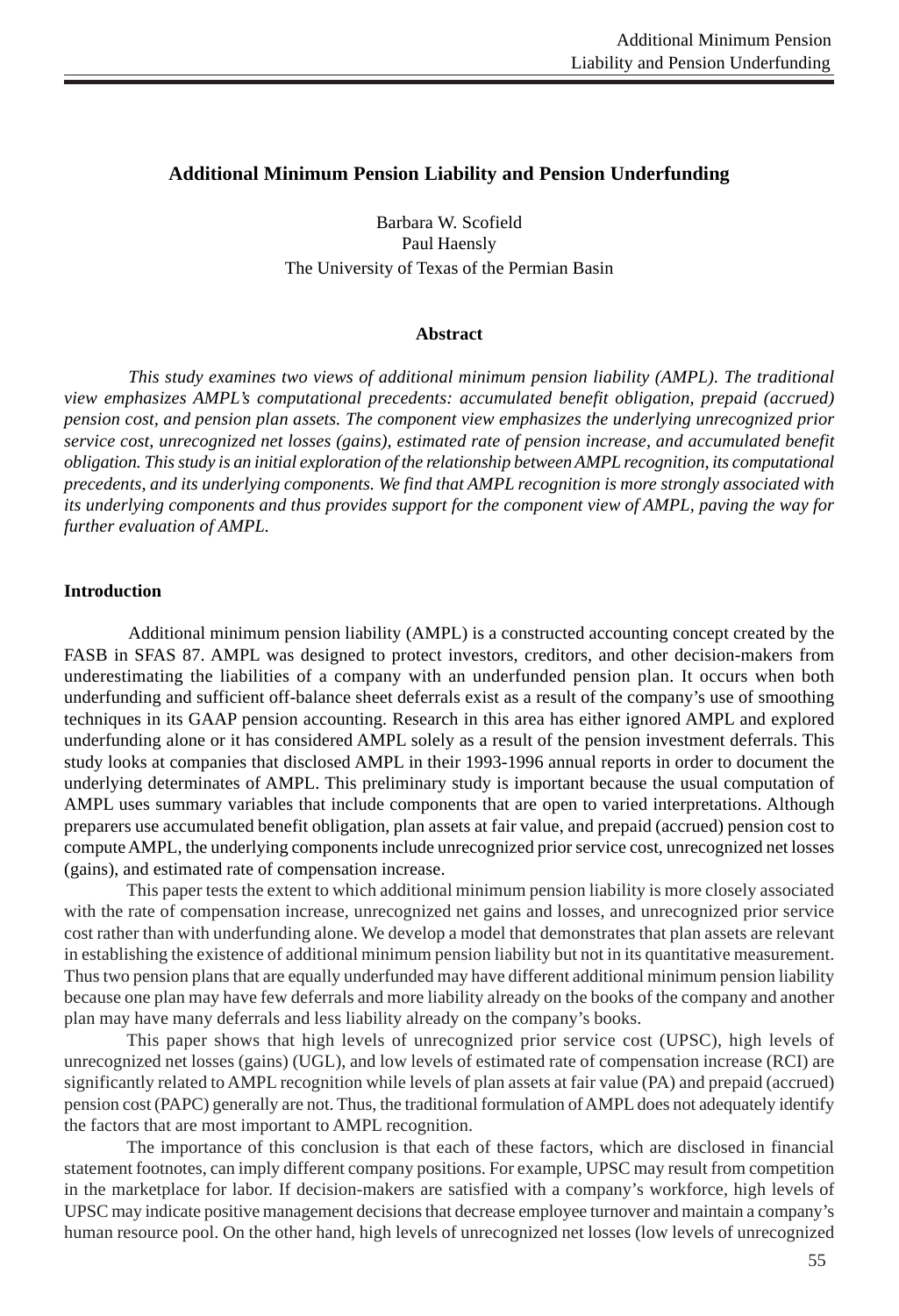net gains) may result from macro-economic changes to which a company cannot adjust. Poor investment performance, unrealistic estimates of returns on plan assets, and changes in actuarial assumptions may increase UGL beyond what the company can currently fund. Decision-makers could easily be dissatisfied with a company with an AMPL based on one of these factors. Thus it becomes important to correctly identify those factors that underlie AMPL recognition.

## **Literature Review**

Additional minimum pension liability has seldom been mentioned in academic accounting research or in the business media, although pension accounting remains a current issue in accounting standard setting. Academic research typically evaluates pensions using the entire liability and asset amounts from footnotes. In fact, empirical work with AMPL had been tagged as unnecessary because AMPL is "both small and relatively rare" (Hand, Landsman & Monahan, 1998). Literature examining pensions is consistent, however, with AMPL's having some importance. Chen and Lin (1992), Kemp (1987), Sharad (1999), and Newell, Kreuze, and Hurtt (2002) differentiate the behavior of companies with underfunded pension plans from those with funded plans. Not all underfunded plans, however, exhibit AMPL. Amir and Benartzi (1999) examine underfunded plans to determine whether firms use their pension asset allocation to avoid recognition of AMPL. The greater use of fixed investments improves the predictability of investment returns and makes it less likely that unexpected investment losses will balloon deferrals and give rise to AMPL in the presence of underfunding.

More recent academic work has looked at the income statement effects of required GAAP pension smoothing techniques. The investment and amortization components of pension expense, and thus net income, are the result of the the same smoothing techniques that create AMPL on the balance sheet. In the absence of UGL or UPSC, neither the expense allocations nor AMPL would exist. Coronado and Sharpe (2003) identify mispricing of corporate stock due to the market's applying a common P/E ratio to pension earnings and operating earnings. The articulation of income statements and balance sheets suggests that the effect of smoothing on balance sheets may be similarly opaque to investors. Additional indirect evidence about the impact of AMPL is found in Harper and Strawser (1993). They document that firms increased their pension funding when they adopted SFAS No. 87 because more conservative reporting and greater disclosures are required with SFAS No. 87. The presence of AMPL, an increase to liabilities, was introduced in SFAS No. 87.

In the business media, AMPL's occasional appearance suggests significant misunderstandings of AMPL. The Investment Dealer's Digest states, "Because companies with underfunded pensions would ultimately be required to make an additional minimum liability adjustment to their balance sheets, that liability might trigger debt rating agencies' concerns" (Tunick 2002, 10). However additional minimum pension liability may never appear for some underfunded companies because AMPL will only occur in the joint presence of underfunding and the presence of off-balance sheet deferrals. More often only the income statement impact of GAAP pension accounting and not the accompanying AMPL consequences are mentioned in the business press. Widely lamented is the netting of service cost with estimated pension investment income and use of smoothing procedures to spread pension asset investment gains and losses across future periods, decreasing the transparency of financial statements (for example, McGough & Schultz, 1999; Byrnes, 2000; Henry, 2001; Dale, 2002; MacDonald, 2003).

GAAP pension expense includes allocated interest and amortizations of deferred amounts. This benefit or burden to current operating earnings has led to a reaction against the unadjusted use of pension expense in decision-making. Standard and Poor's (S&P) has eliminated the investment component of pension expense from its measure of core earnings (Blitzer, Friedman & Silverblatt, 2000). The Wall Street Journal reports that many loan agreements exclude pension components of other comprehensive income in evaluating equity (Bryan-Low, 2002). Kranhold and Schultz (2003) report that General Electric adjusts GAAP income for the provision for pensions before using an income measurement in computing executive salaries. Bader (2003) recommends that financial analysts value corporations using only the service cost component of pension expense and adjusting the balance sheet to include the fair value of pension assets and pension accumulated benefit obligation. The balance sheet expression of the smoothing techniques, AMPL, is mentioned in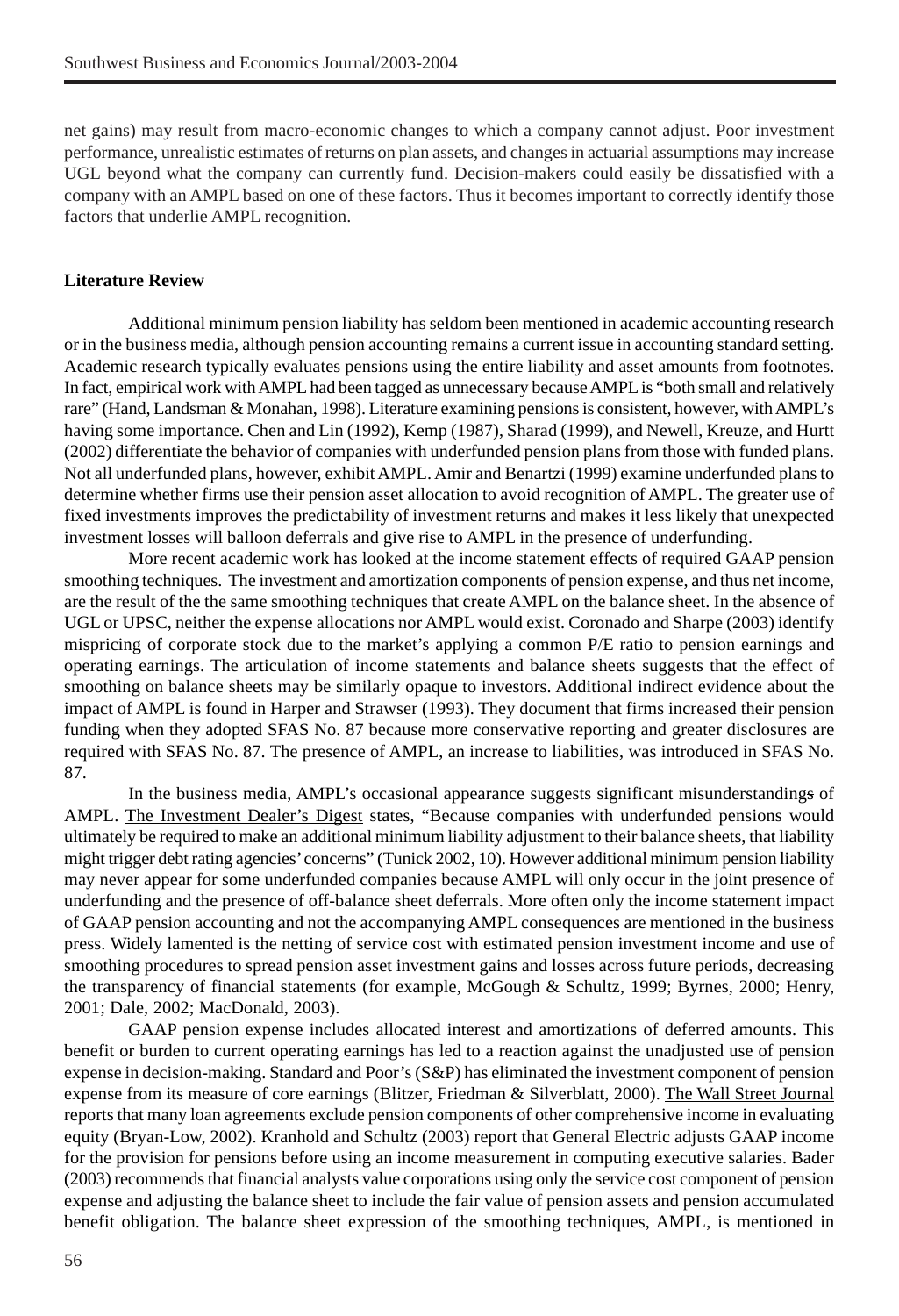connection with S&P's credit rating function (Bryan-Low, 2002). Thus, there is much current interest in the distortions of GAAP pension accounting, including direct and indirect interest in AMPL.

The Financial Accounting Standards Board has reexamined the place of AMPL in accounting standardsetting. When the Financial Accounting Standards Board reconsidered disclosure effectiveness in 1995, pension accounting became an initial target (FASB, 1995). In fact the exposure draft on Employers' Disclosures about Pensions and Other Postretirement Benefits (FASB, 1997) includes, "financial analysts commented that information about unamortized balances of prior service cost and transition amounts is useful in assessing current earnings and forecasting future amortization (paragraph 3)." Prior service cost is a basic factor that can lead to additional minimum pension liability. FASB's initial revision of pension disclosures in Statement of Financial Accounting Standards No. 132 (SFAS 132) provided clearer disclosures about all pension-related accounts on the balance sheet and maintained the disclosure of accumulated benefit obligation for underfunded pension plans, which is used in GAAP accounting only for AMPL computation. Thus there is some indication that FASB considered AMPL information useful to decision-makers and therefore made some underlying disclosures more accessible. An alternative to providing copious disclosures about recognized items is to fundamentally clarify pension accounting so that fewer explanatory disclosures are required. Certainly pension accounting would be simplified without companies' reporting AMPL in addition to accruing pension expense. However, the loss of AMPL information without offsetting changes in the recognition and measurement of pension elements may be costly to information users. While pension disclosures have been changed again with Statement of Financial Accounting Standards No. 132 (revised 2003), FASB has not yet added the recognition and measure of pensions to its agenda.

Expanding the present understanding of the role of additional minimum pension liability in financial reporting can help financial statement users and standard-setters. This paper begins with a description of additional minimum pension liability and analyzes the role of its components.

#### **Description of Additional Minimum Pension Liability**

AMPL is the excess pension liability not covered by plan assets and not already disclosed in financial statements. It is calculated from the accumulated benefit obligation (ABO), plan assets at fair value (PA), and prepaid (accrued) pension cost (PAPC).

Under the traditional formulation, AMPL is determined by a two-stage calculation. First, minimum pension liability (MPL) is calculated as

$$
MPL = max[ABO - PA, 0]
$$
 (1)

If MPL is positive, then AMPL is calculated as

$$
AMPL = max[MPL + PAPC, 0]
$$
\n(2)

where PAPC is a positive number if it is a prepaid cost, i.e., an asset; PAPC is a negative number if it is an accrued cost, i.e., a liability. Because AMPL is nonzero only if MPL > 0, the two-stage computation can be represented as

$$
AMPL = I_{(MPL>0)} \cdot max[ABO - PA + PAPC, 0]
$$
\n(3)

where  $I_{(MPL>0)}$  is a dummy variable that equals one if MPL is positive and zero otherwise. Defining prepaid (accrued) pension cost in terms of its components suggests an alternative way to view AMPL. PAPC can be calculated as

$$
PAPC = -PBO + PA + UPSC + UGL
$$
\n(4)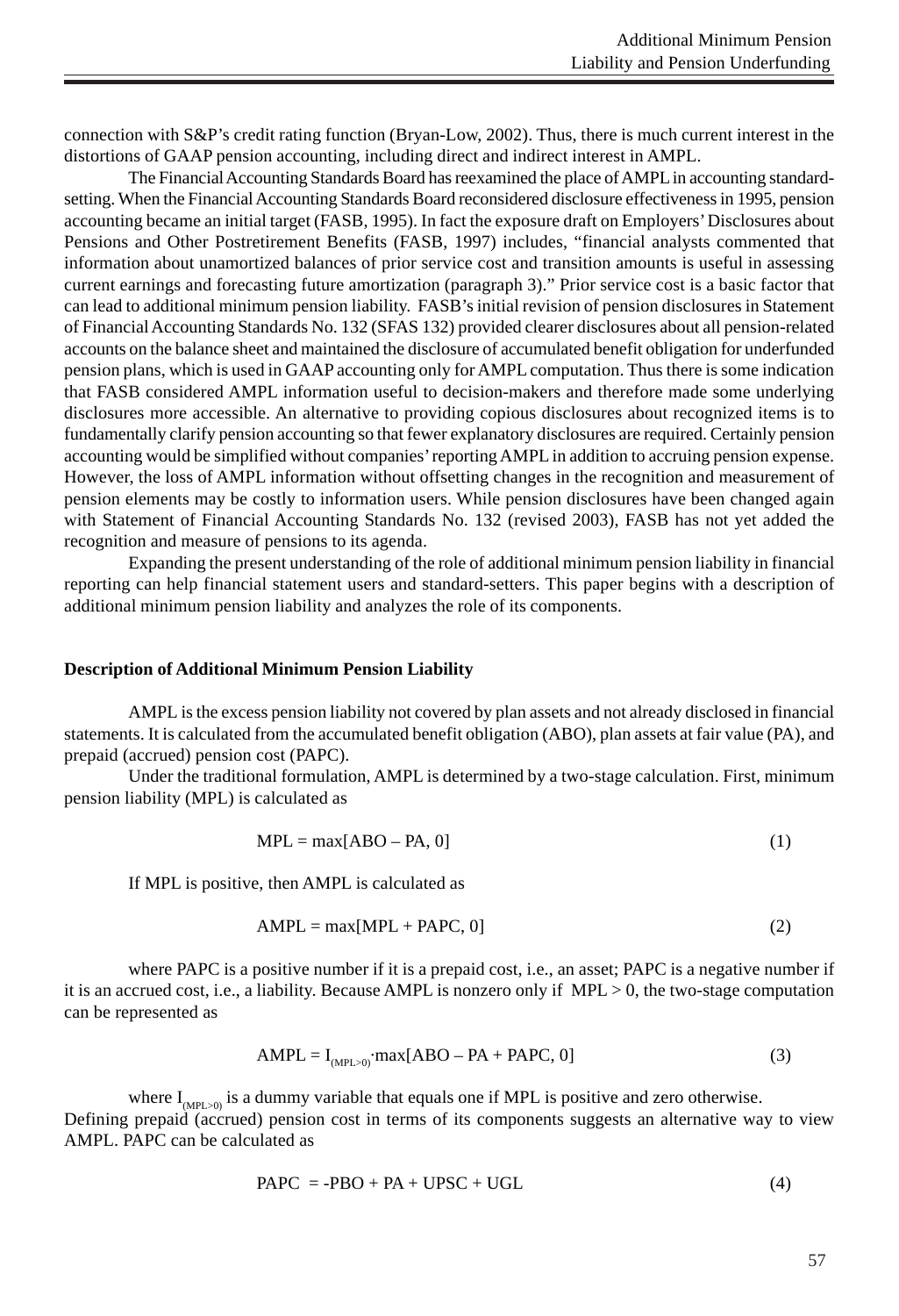where PBO is the projected benefit obligation; PA is plan assets at fair value; UPSC is unrecognized prior service cost; and UGL is unrecognized net losses (gains). In this formulation, UGL is a positive number if a net loss and a negative number if a net gain. If PBO is approximated by

$$
PBO \cong (1 + RCI)ABO \tag{5}
$$

where RCI is estimated rate of compensation increase, then PAPC may be approximated by

$$
PAPC \cong -(1 + RCI)ABO + PA + UPSC + UGL
$$
 (6)

Substituting this approximation into equation (3) gives the following approximation to AMPL:

$$
AMPL \cong I_{(MPL>0)} \cdot max[-RCI \cdot ABO + UPSC + UGL, 0]
$$
\n(7)

where  $MPL = max[ABO - PA, 0].$ 

The traditional and component formulations yield different predictions on the effects of changes in pension plan components. The purpose of this paper is to examine which formulation of AMPL has more empirical support. The traditional formulation in equation (3) indicates that companies are more likely to have AMPL as ABO increases, PA decreases, and PAPC increases (i.e., becomes a larger asset or smaller liability). The component approach indicates that companies are more likely to have AMPL as PA decreases, as RCI decreases, UPSC increases (i.e., is a larger asset or smaller liability), and UGL increases (i.e., is a larger unrecognized net loss or smaller unrecognized net gain). The effect of increases in ABO depends on whether ABO is greater or less than PA, so ABO is not helpful in distinguishing between the two views.

#### **Hypotheses**

This paper examines five hypotheses concerning the effects of changes in pension plan components under traditional and component formulations of AMPL. The hypotheses compare firms with underfunded defined benefit pension plans with AMPL to those without.

Hypothesis 1. Under the traditional formulation, firms with and without AMPL have no significant difference in estimated rate of compensation increase. Under the component formulation, firms with no AMPL should have higher levels of RCI than firms with AMPL. The statistical test takes the following form:

 $H_0$  $H_0$ : mean of RCI (no AMPL) d" mean of RCI (AMPL)

 $H_A$ : mean of RCI (no AMPL) > mean of RCI (AMPL)

Hypothesis 2. Under the traditional formulation, firms with and without AMPL have no significant difference in unrecognized prior service cost. Under the component formulation, firms with no AMPL should have lower levels of UPSC than firms with AMPL. The statistical test takes the following form:

> $H_0$ : mean of UPSC (no AMPL) e" mean of UPSC (AMPL)  $H_A$ : mean of UPSC (no AMPL) < mean of UPSC (AMPL)

Hypothesis 3. Under the traditional formulation, firms with and without AMPL have no significant difference in unrecognized net losses (gains). Under the component formulation, firms with no AMPL should have lower levels of UGL (smaller unrecognized net losses or larger unrecognized net gains) than firms with AMPL. The statistical test takes the following form:

> $H_0$ : mean of UGL (no AMPL) e" mean of UGL (AMPL)  $H_A$ : mean of UGL (no AMPL) < mean of UGL (AMPL)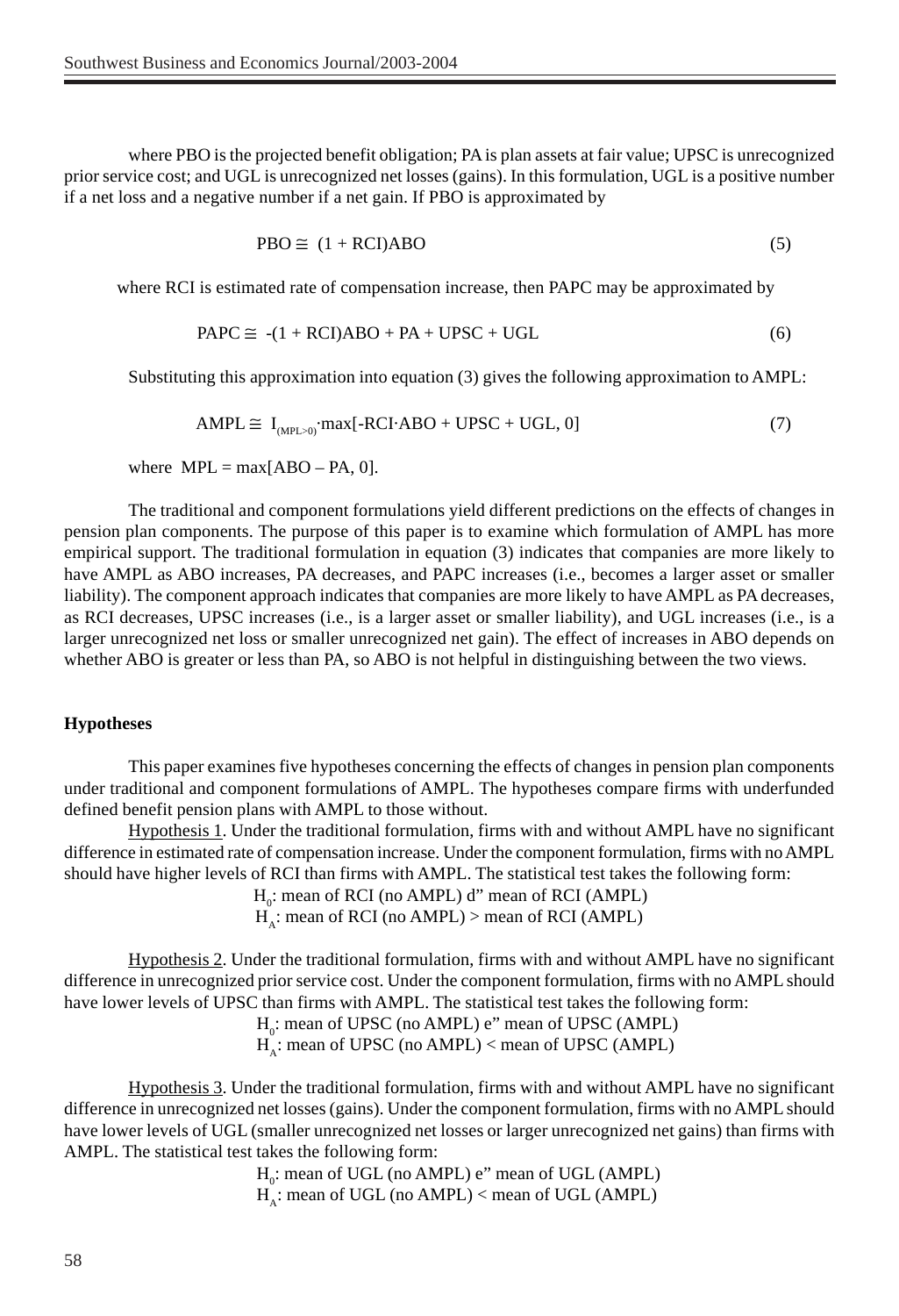Hypothesis 4. Under both the traditional and component formulations, firms with no AMPL should have higher levels of pension assets than firms with AMPL. The statistical test takes the following form:

 $H_0$ : mean of PA (no AMPL) d" mean of PA (AMPL)

 $H_{\lambda}$ : mean of PA (no AMPL) > mean of PA (AMPL)

Hypothesis 5. Under the component formulation, firms with and without AMPL have no significant difference in prepaid (accrued) pension cost. Under the traditional formulation, firms with no AMPL should have lower levels of PAPC (smaller prepaid or larger accrued pension cost) than firms with AMPL. The statistical test takes the following form:

> H<sub>0</sub>: mean of PAPC (no AMPL) e" mean of PAPC (AMPL)  $H_{\lambda}$ : mean of PAPC (no AMPL) < mean of PAPC (AMPL)

The two views lead to different predictions for the relationships between AMPL and the pension components RCI, UPSC, UGL, and PAPC (hypotheses 1, 2, 3, and 5). If the traditional view of AMPL is more appropriate, then the null hypotheses 1, 2, and 3 will not be rejected, while null hypotheses 4 and 5 will be rejected in the predicted direction. If the component view of AMPL is more appropriate, then null hypotheses 1, 2, 3, and 4 will be rejected in the predicted direction, while null hypothesis 5 will not be rejected.

In cross-sectional comparisons, levels of components are measured rather than the change in levels. Hence the hypothesis tests in this paper are indirect tests of the effects of changes in pension plan components on AMPL disclosure. Nonetheless, if the two groups of firms exhibit a significant difference in the level of a key component, then the difference should be consistent with the true effect of a change in level and thus enable us to determine whether the traditional or component view of AMPL is more appropriate.

The above analysis in which independent variables are examined one at a time for their effect on the dependent variable has an important limitation. If the independent variables are correlated, then the analysis may be incomplete without also considering their joint effects. For firms with underfunded plans in our sample, the correlation between PA and PAPC (both scaled by PBO to remove any size bias) is about 0.8 in any fiscal year, and the correlation between PA and UGL (both scaled by PBO) is about -0.4 to -0.5 in any fiscal year. *A priori* the test statistics for hypotheses 4 and 5 may be positively correlated while the test statistics for hypotheses 3 and 4 may be negatively correlated. The results should be interpreted with this in mind. The effect of the correlations of PAPC and UGL with PA is mitigated by the fact that the predicted effect of PA on AMPL is the same under both the traditional and component views. All other pairs of independent variables have insignificant correlations.

# **Sample and Data**

This study draws data from the edition of Research Insight (formerly COMPUSTAT) current through November 2001. Additional minimum pension liability was established by SFAS No. 87, paragraphs 36 to 38. While other provisions of SFAS No. 87 were implemented for "fiscal years beginning after December 15, 1986" (SFAS No. 87, para 76), AMPL was not required to be measured until "fiscal years beginning after December 15, 1988" (SFAS No. 87, para 76). Thus for firms with calendar year fiscal years, the first year of recognition of AMPL is 1989, and the first Research Insight fiscal year in which all companies are required to measure AMPL is fiscal year 1990. This paper begins its analysis with 1993, several years after the original implementation, to allow companies to adjust to this change in the disclosure environment. In June 1997 the exposure draft predecessor of SFAS 132, "Employers' Disclosures about Pensions and Other Postretirement Benefits," was issued primarily to coordinate and streamline the disclosures of pensions under SFAS No. 87 and of other post-retirement benefits under SFAS No. 106. In February 1998 the final version of SFAS No. 132 was issued. It introduced detailed reconciliations of projected benefit obligation and plan assets but eliminated and combined some disclosures related to accumulated benefit obligation.<sup>1</sup> This paper therefore limits its analysis to Research Insight fiscal years 1993–1996 (fiscal years ending June 1993 through May 1997) in order to preserve a common disclosure environment across the sample.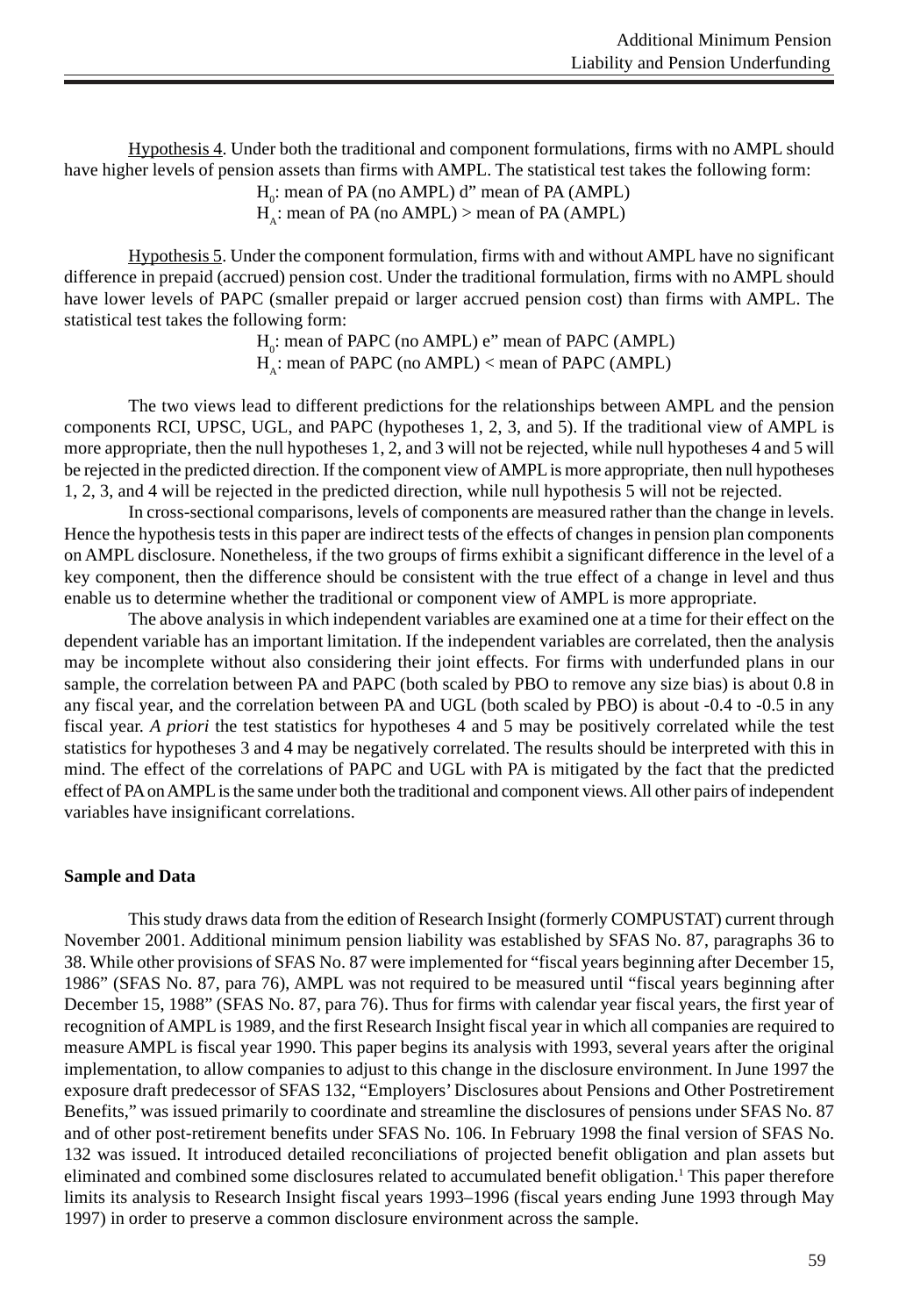The population is restricted to independent and publicly traded operating firms incorporated in the United States. A firm is included in the sample for a given fiscal year if data for the fiscal year meets the following conditions (Research Insight data item in parentheses). Four key year end financial variables must be positive: market capitalization (MKVALF), common shares outstanding (CSHO), total assets (AT), and total sales (SALE). Four other key financial variables must be present: stockholders' equity (SEQ), total debt (DT), income before extraordinary items (IB), and net income (NI). The population excludes closed-end funds and unit trusts (SIC code 6726), royalty traders and Real Estate Investment Trusts (SIC codes 6790- 6799), and other nonoperating establishments (SIC code 9995). The population also excludes nonindependent firms (i.e., subsidiaries) identified by CUSIP coding (99 in digits 5 and 6 and 00 in digits 7 and 8 of the CUSIP number).2

In each fiscal year, the population is subdivided at three levels. The first subdivision is defined by the firm's projected benefit obligation (PBO), which is computed as projected benefit obligations for overfunded plans (PBPRO), plus projected benefit obligations for underfunded plans (PBPRU).<sup>3</sup> The population is subdivided into firms with no defined benefit pension plan (PBO = 0 or missing) versus those with such plans (PBO > 0). The subpopulation of firms with PBO > 0 is subdivided into those with fully funded plans (generally, those with PBPRU = 0 or missing) and those with underfunded plans (generally, those with PBPRU > 0).<sup>4</sup> Finally, the subpopulation of firms with underfunded plans is subdivided into those with no AMPL (PADDML  $= 0$  or missing) versus those with AMPL (PADDML  $> 0$ ). Hypothesis tests in this study concern these last two subgroups.

Companies with defined benefit pension plans are significantly different from those without such plans. The former represents a self-selected group of companies that chose to offer their employees a defined benefit pension plan. Otherwise, they represent the full spectrum of companies in terms of size, profitability, and capital structure. However, these firms are more likely to be manufacturing, transportation, and communications companies and less likely to be service companies than firms with no defined benefit pension plans. See Table 1 for Research Insight fiscal year 1996. Companies with defined benefit pension plans tend to be larger companies. As a group, they have significantly greater market capitalization, total assets, total debt, total sales, net income, and number of employees, on average, than firms without defined benefit pension plans. See Table 2 for Research Insight fiscal year 1996. (Statistics in Tables 1 and 2 for other fiscal years are similar.)

Companies with underfunded pension plans are significantly different from those with fully funded plans. Firms with underfunded plans are more likely to be manufacturing companies and less likely to be transportation, communications, or financial service companies (Table 1). Companies with underfunded benefit pension plans tend on average to have significantly more employees, greater sales, lower net operating assets to sales, and higher periodic pension cost (Table 2).

Companies with and without AMPL have roughly similar industry representation (Table 1). However, firms with AMPL tend to have significantly more employees, greater projected benefit obligation, more pension plan assets, and higher periodic pension cost, on average, than companies with no AMPL (Table 2).

Contrary to some assertions in the literature, AMPL has been neither rare nor negligible. For Research Insight fiscal year 1996, 368 firms disclosed AMPL. The interquartile range for AMPL was \$0.676 million– \$9.925 million, and the median value was \$2.463 million. Statistics for the other fiscal years in this study are similar.

Most pension fund variables in this study are computed by adding the corresponding Research Insight items for overfunded and underfunded plans at each firm:

- $UPSC =$  unrecognized prior service cost =  $PCUPSO + PCUPSU$ ;
- $UGL =$  unrecognized net losses (gains) = POAJO + POAJU;
- $PA =$  pension plan assets at fair value = PPLAO + PPLAU;
- PAPC = prepaid (accrued) pension cost = PCPPAO + PCPPAU;
	- $ABO = accumulated \, \text{benefit} \, \text{obligation} = \text{PBACO} + \text{PBACU}.$

In addition, one other pension plan item was collected: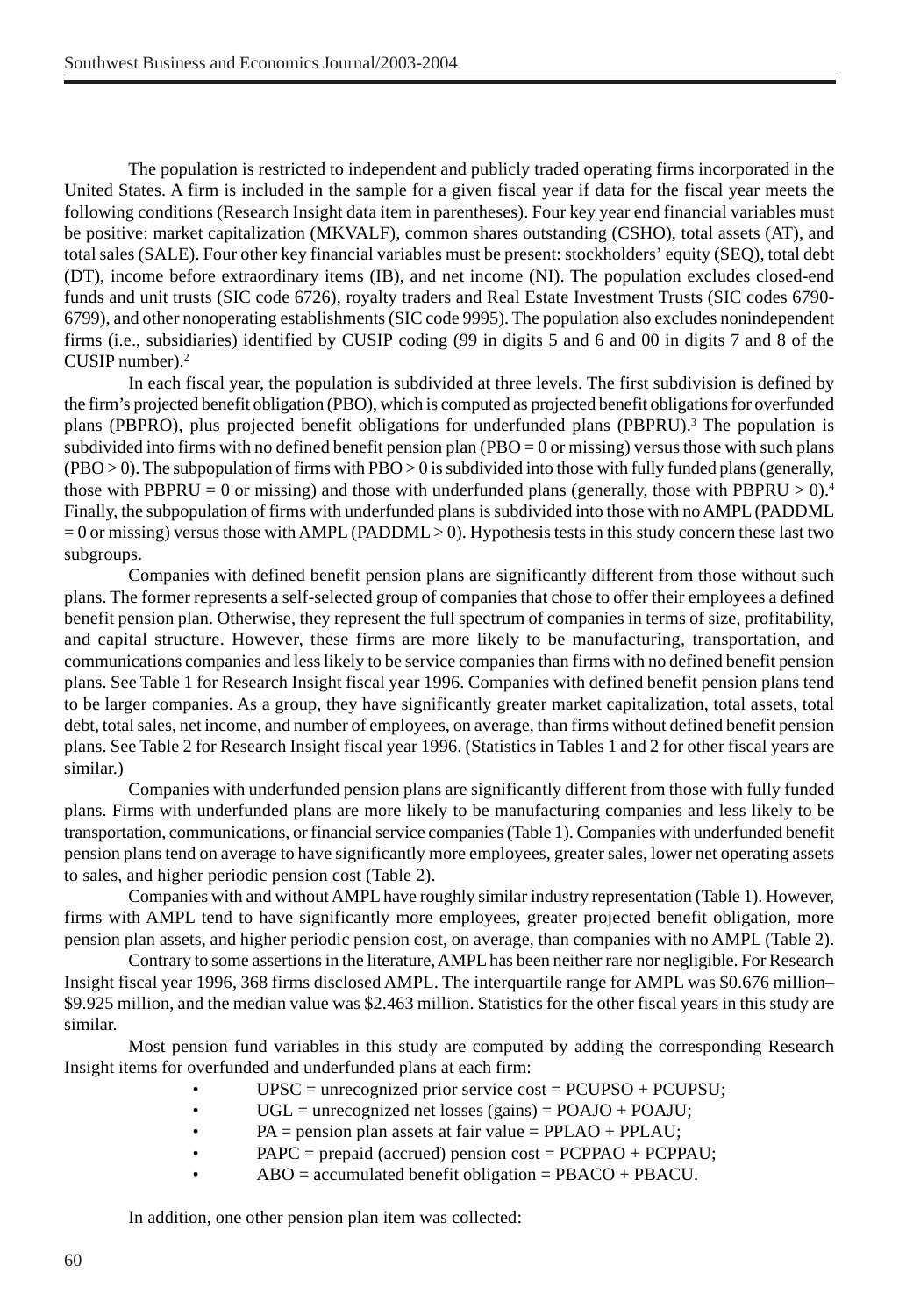• RCI = estimated rate of compensation increase in percent (PPRCI in Research Insight).

The pension fund variables in this study are aggregated across all defined benefit pension plans at a firm. Although pension plans are restricted funds, this study assumes that companies manage their pensions as a whole. Thus AMPL is a company liability rather than simply an underfunded measure of a particular pension plan. In fact, information about the specific pension plan that gives rise to AMPL need not be disclosed. Although pensions are accounted for on a plan-by-plan basis, disclosures are for pension plans grouped by their funding status. So even the information disclosed about underfunded pension plans is not necessarily related directly to the amount of AMPL recorded.

For Research Insight fiscal year 1996, the projected benefit obligations for firms with defined benefit pension plans (PBO > 0) range from \$0.293 million to \$82,027 million. The range for other fiscal years is similarly wide. Thus, with the exception of RCI, comparison of the absolute level of variables is inappropriate because a size effect may bias the results. Pension variables in the hypothesis tests are scaled by PBO because it represents the best theoretical measure of pension plan obligation. Additional tests conducted with number of employees, accumulated benefit obligation, and total assets as the scaling variables produced results similar to those reported in this paper.

Missing data items in Research Insight plague the study of defined benefit pension plans. When a company discloses only overfunded plans or only underfunded plans, Research Insight rarely makes the logical deduction that no funds of the other variety exist. In situations when a researcher would record zero as values for the overfunded (or underfunded) versions of UPSC, UGL, PA, PAPC, ABO, and PBO, Research Insight typically lists the missing data code (@NA). Therefore, for each of these variables in this study, companies with complete data for the overfunded (underfunded) pension plan item and the missing data code for the underfunded (overfunded) item are assumed to have zero values for the missing item.

In addition, Research Insight assigns the missing value code to RCI for some companies with otherwise complete data. This situation may arise when a company reports a range of values or separate values for different types of defined benefit pension plans at the firm. An informal sampling of actual annual reports underlying the Research Insight database reveals uncaptured pension footnote data of this sort. To address this problem, we repeat the test of Hypothesis 1 with missing values of RCI imputed as 100(PBO/ABO - 1) provided that the imputed value is positive.<sup>5</sup> An alternative approach that we did not take to address this missing data problem would be to manually collect pension footnote data and then compute the midpoint of ranges reported for RCI rather than omitting this information or imputing it (the two approaches in the current study).

### **Results**

The cross-sectional hypothesis tests tend to support the component formulation of AMPL and generally are inconsistent with the traditional formulation. For at least two of the four fiscal years, the null hypothesis in Hypotheses 1, 2, and 3 (tests of RCI, UPSC, and UGL, respectively) is rejected in favor of the alternative that is consistent with the component formulation. The evidence is strongest in the tests on UGL, where the pvalues are smaller than 0.001 (see Table 3). Null Hypothesis 5 (the test of PAPC) is not rejected at the 20% level in three of the four fiscal years, except 1996, when it is rejected in favor of the alternative that is consistent with the traditional formulation. Of the 16 hypothesis tests (H1, H2, H3, and H5 for four fiscal years each), only one supports the traditional over the component formulation while eight support the component over the traditional formulation.

Rate of Compensation Increase (RCI) has a greater frequency of missing values than the variables in the other hypothesis tests. About one third of all firm/fiscal year observations in the underfunded plan sample are missing RCI. To check whether a missing data bias exists, we repeated the test of Hypothesis 1 with each missing value of RCI imputed as 100(PBO/ABO - 1), provided this value was positive. The null hypothesis is rejected in all four years in favor of the alternative that is consistent with the component formulation.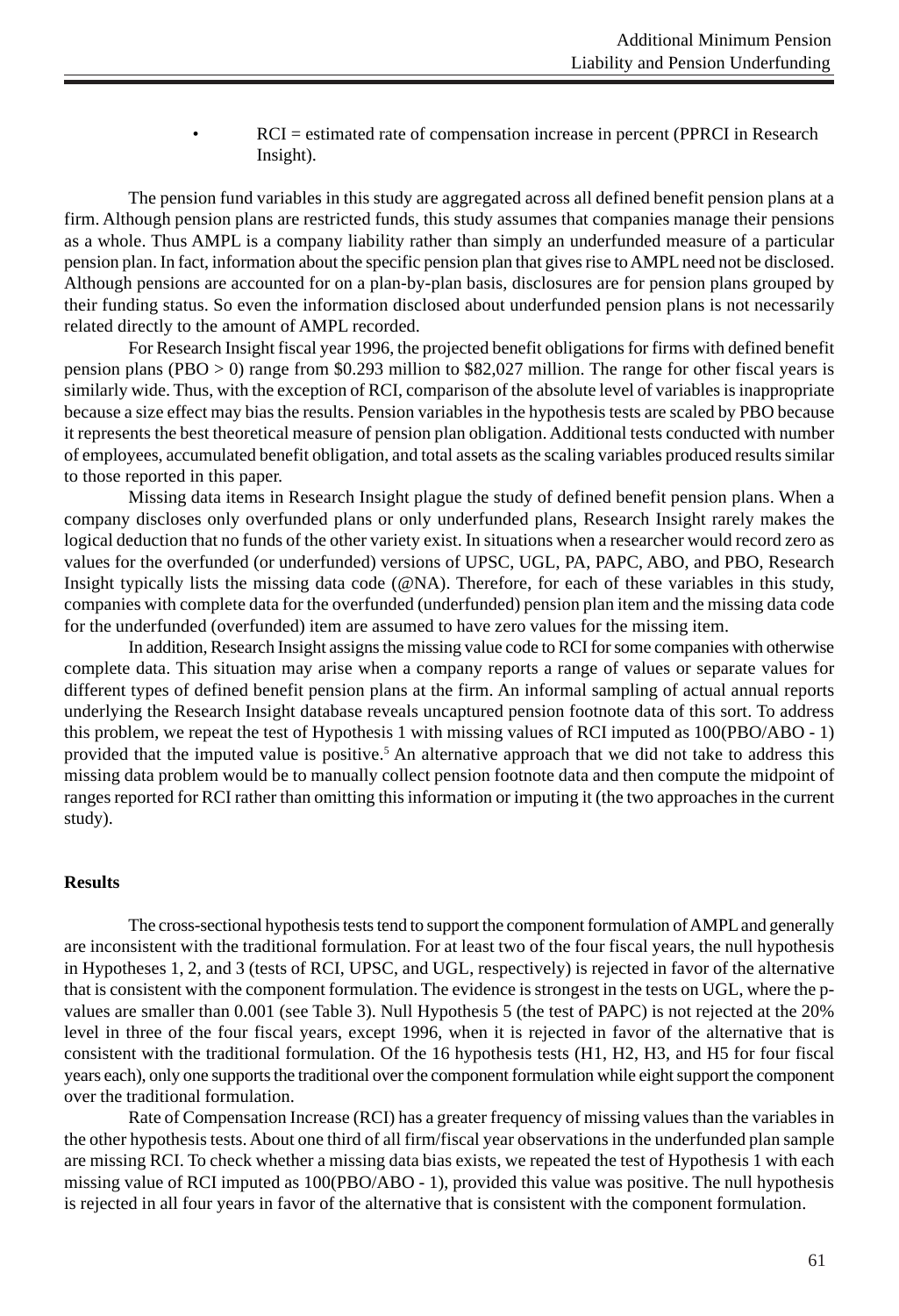The results in Table 3 are relatively robust. Alternative scaling factors—number of employees, accumulated benefit obligation, or total assets—yield similar results to those from tests where PBO is the scaling factor. Nonparametric tests of the hypotheses using the adjusted Wilcoxon test (also known as the Mann-Whitney test) generally confirm the results of the parametric tests reported in Table 3.

## **Conclusion**

In summary, the traditional view of AMPL as a function of accumulated benefit obligation, plan assets, and prepaid (accrued) pension cost has little support in this study as a useful empirical explanation of AMPL. Instead, AMPL is more directly related to the underlying components of unrecognized prior service cost and unrecognized net losses (gains). This decomposition of AMPL suggests that the meaning of AMPL to a firm may depend on which of these two components is more responsible for the AMPL status. Companies can choose to increase unrecognized prior service cost through negotiations with employees; companies can adjust or fail to adjust to external changes in their pension plans to create unrecognized net losses (gains). Additional minimum pension liability may mean different things to different decision-makers, depending on the interplay of these two factors. Future studies will look at the individual firm time series of unrecognized prior service cost, unrecognized net losses (gains), and AMPL status to identify the changes that prompted recognition of AMPL.

## **End Notes**

<sup>1</sup> See Luecke and Andrzejewski (1998) for a summary of the SFAS No. 132 disclosure changes.

2 The population also excludes 36 firms identified by examining company names for multiple issues, proforma duplicate listings, and nontrading consolidated statements.

<sup>3</sup> If only one of the two variables is available, we impute the other as zero. If both are missing, we infer that the firm had no defined benefit pension plans in that fiscal year.

4 For most firms with underfunded plans in the period covered by the analysis in this paper, Research Insight reports values for PBPRU and other pension fund data items associated with underfunded plans at the firm. Hence, PBPRU > 0 usually flags a firm with underfunded

 plans at the firm. Hence, PBPRU > 0 usually flags a firm with underfunded plans. However, for a few firms (15 to 18 per year) in our sample, Research Insight apparently combines overfunded and underfunded amounts in PBPRO and other pension fund data items usually associated with overfunded plans but also reports a positive value for PADDML, Research Insight's data item for AMPL. To assure that these firms are correctly categorized, we assign firms with  $PBO > 0$  to the subpopulation with underfunded plans if one of two conditions exist: (a) if PBPRU > 0; or (b) if PBPRU is missing but PADDML > 0. Otherwise a firm with PBO > 0 is classified as having fully funded plans.

5 For Research Insight fiscal years 1993-1996, about 37% of the underfunded firm/fiscal year observations are missing RCI. The other variables had missing data rates of less than 1%.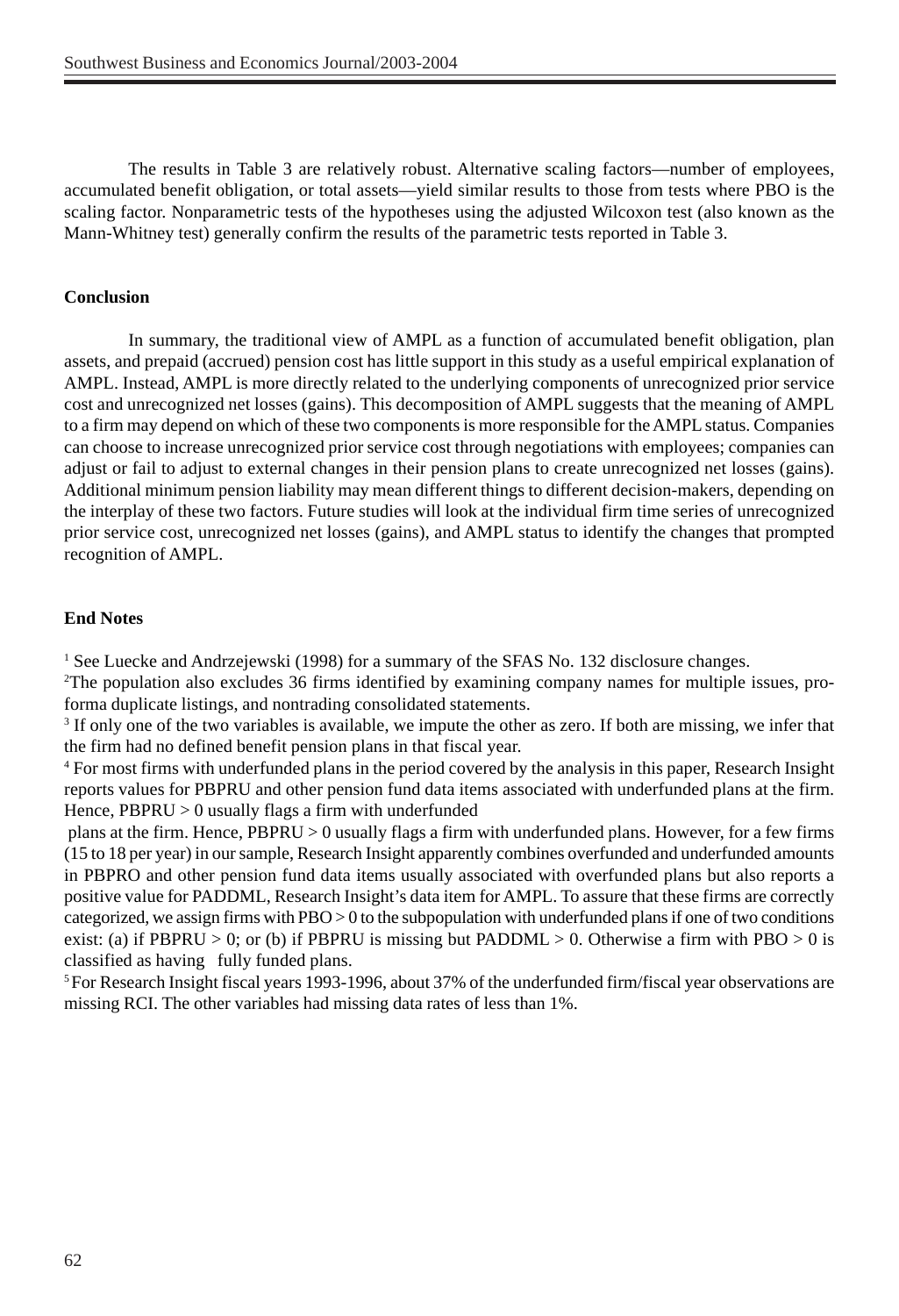| Economic Sector<br>by SIC Code           | No Defined Benefit Defined Benefit<br>Pension Plans |       | <b>Pension Plans</b> |       | Fully Funded<br>Plans |       | Under-funded<br>Plans    |       | No AMPL        |       | With AMPL      |           |
|------------------------------------------|-----------------------------------------------------|-------|----------------------|-------|-----------------------|-------|--------------------------|-------|----------------|-------|----------------|-----------|
|                                          | No.                                                 | $\%$  | No.                  | $\%$  | No.                   | $\%$  | No.                      | $\%$  | No.            | $\%$  | No.            | $\%$      |
| Agriculture,<br>forestry, fishing        | 14                                                  | 0.3   | 5                    | 0.4   | $\mathbf{1}$          | 0.1   | $\overline{\mathcal{L}}$ | 0.6   | $\overline{c}$ | 0.7   | $\overline{2}$ | 0.5       |
| Mining &<br>Construction                 | 224                                                 | 5.0   | 56                   | 4.0   | 29                    | 4.2   | 26                       | 3.9   | 11             | 3.8   | 15             | 3.9       |
| Manufacturing:<br>consumer-<br>cyclicals | 556                                                 | 12.4  | 288                  | 20.7  | 116                   | 16.7  | 166                      | 24.7  | 56             | 19.5  | 110            | 8.6       |
| Manufacturing:<br>consumer staples       | 1,165                                               | 26.0  | 455                  | 32.7  | 176                   | 25.4  | 270                      | 40.2  | 115            | 40.1  | 155            | 40.4      |
| Transportation,<br>communications        | 265                                                 | 5.9   | 210                  | 15.1  | 158                   | 22.8  | 50                       | 7.5   | 24             | 8.4   | 26             | 6.8       |
| Wholesale<br>& retail trade              | 526                                                 | 11.7  | 120                  | 8.6   | 58                    | 8.4   | 61                       | 9.1   | 28             | 9.8   | 33             | 8.6       |
| Finance,<br>insurance, real-<br>estate   | 760                                                 | 17.0  | 181                  | 13.0  | 122                   | 17.6  | 55                       | 8.2   | 29             | 10.1  | 26             | 6.8       |
| Services: hotels,<br>personal, business  | 734                                                 | 16.4  | 55                   | 4.0   | 23                    | 3.3   | 31                       | 4.6   | 17             | 5.9   | 14             | 3.6       |
| Services: health,<br>legal, social, etc. | 238                                                 | 5.3   | 14                   | 1.0   | 7                     | 1.0   | 6                        | 0.9   | 5              | 1.7   | $\mathbf{1}$   | 0.3       |
| Public<br>administration                 | $\overline{0}$                                      | 0.0   | 6                    | 0.4   | $\overline{4}$        | 0.6   | $\overline{c}$           | 0.3   | $\overline{0}$ | 0.0   | $\overline{2}$ | 0.5       |
| <b>TOTAL</b>                             | 4,482                                               | 100.0 | 1,390                | 100.0 | 694                   | 100.0 | 671                      | 100.0 | 287            | 100.0 |                | 384 100.0 |

# **Table 1. Industry Composition of Population.**

 Firms are publicly traded U.S. companies. Fiscal years ending June 1996–May 1997 (Research Insight fiscal year 1996).

Notes. SIC codes are approximate for these fiscal years. Research Insight reports current SIC codes but not historical codes. 2001 was the current year for the database from which this sample was drawn. Codes: agriculture, forestry, fishing: 0001-0999; mining & construction: 1000-1999; manufacturing of consumer-cyclicals: 2000-2999; manufacturing of consumer staples: 3000-3999; transportation, communications: 4000-4999; wholesale & retail trade: 5000-5999; finance, insurance, real estate: 6000-6999; hotels, personal, business service: 7000-7999; health, legal, social services: 8000-8999; public administration: 9000-9999. The subsample of companies with defined benefit pension plans is subdivided into those with fully funded plans and those with underfunded plans. The subsample of companies with underfunded plans is subdivided into those with no additional minimum pension liability (AMPL) and those with AMPL. Fiscal years 1993-1995 have similar sample distributions.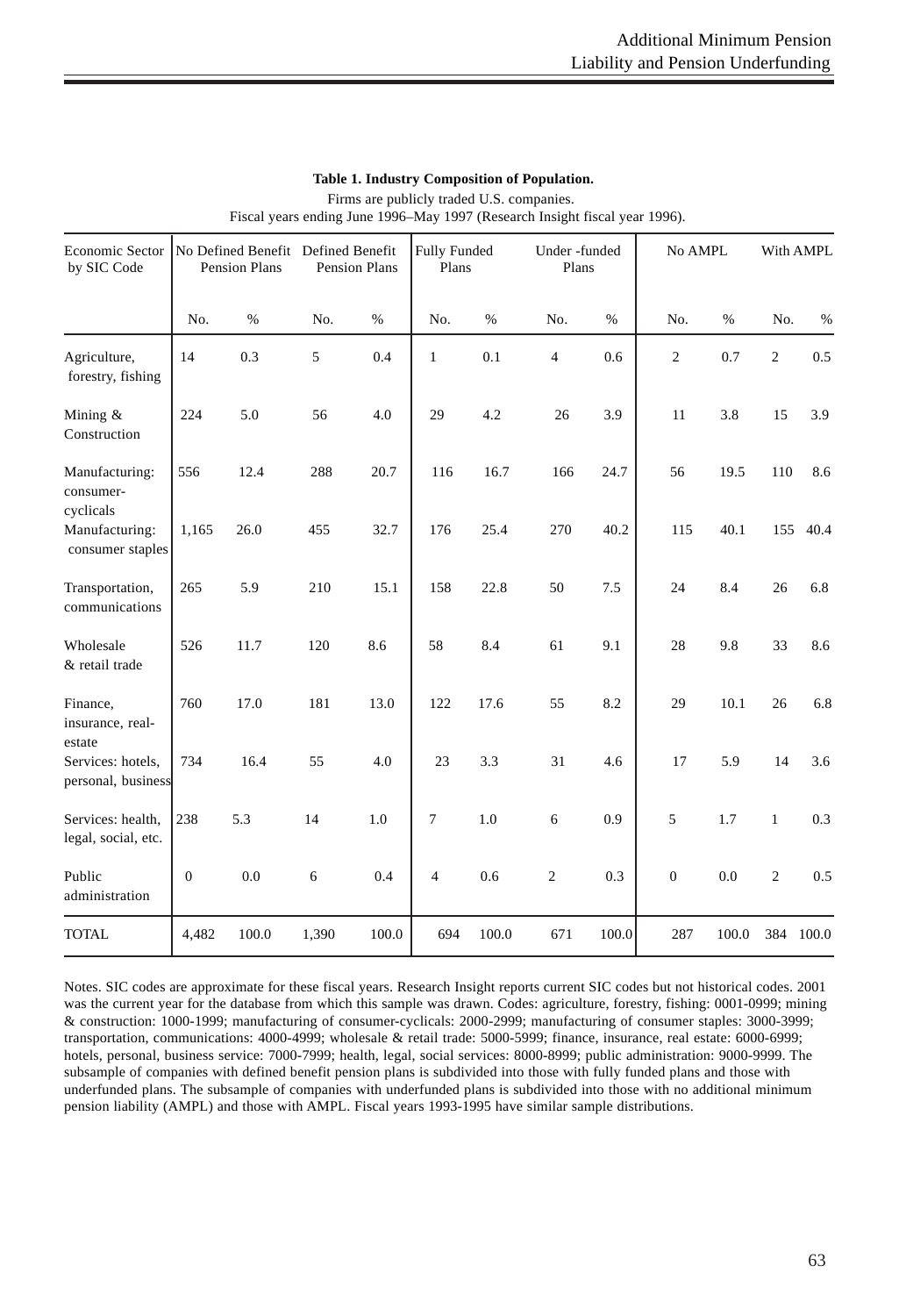#### **Table 2. Financial Characteristics of Population.**

 Firms are publicly traded U.S. companies. Fiscal years ending June 1996–May 1997 (Research Insight fiscal year 1996). Median values of financial variables and *t*-tests for differences in the means.

Employees in 1000s; all other variables except ratios are in \$ millions.

|                                                                  | No<br>Defined<br>Benefit<br>Plans | Defined<br>Benefit<br>Plans | t-stat for<br>differencel<br>in means | Fully<br>Funded<br>Plans | Under-<br>funded<br>Plans | $t$ -stat for<br>difference<br>in means | N <sub>o</sub><br>AMPL | With<br>AMPL | $t$ -stat for<br>difference<br>in means |
|------------------------------------------------------------------|-----------------------------------|-----------------------------|---------------------------------------|--------------------------|---------------------------|-----------------------------------------|------------------------|--------------|-----------------------------------------|
|                                                                  | Median                            | Median                      |                                       | Median                   | Median                    |                                         | Median                 | Median       |                                         |
| Employees                                                        | 0.266                             | 3.601                       | $-11.06$                              | 2.765                    | 4.830                     | $-2.99$                                 | 3.900                  | 5.697        | $-2.74$                                 |
| <b>Financial Statement Items</b><br>Market<br>Capitalization     | 58.528                            | 583.352                     | $-10.84$                              | 549.961                  | 633.343                   | $-1.97$                                 | 528.080                | 717.848      | $-0.57$                                 |
| Total<br>Assets                                                  | 59.132                            | 802.243                     | $-9.37$                               | 803.931                  | 784.4                     | 0.94                                    | 653.638                | 911.833      | $-0.71$                                 |
| Total<br>Debt                                                    | 4.350                             | 184.056                     | $-5.68$                               | 187.344                  | 179.184                   | 0.75                                    | 149.600                | 221.056      | $-0.21$                                 |
| Stockho-<br>lders' Equity                                        | 26.802                            | 272.197                     | $-13.76$                              | 280.230                  | 249.937                   | $-0.44$                                 | 242.400                | 255.729      | $-0.75$                                 |
| Total<br><b>Sales</b>                                            | 40.146                            | 696.262                     | $-11.51$                              | 598.066                  | 805.374                   | $-2.48$                                 | 649.300                | 985.155      | $-1.52$                                 |
| Net<br>Income                                                    | 1.044                             | 30.833                      | $-11.35$                              | 30.916                   | 29.912                    | $-1.71$                                 | 27.335                 | 31.063       | 0.00                                    |
| <b>Financial Ratios</b><br>Net Oper-<br>ating Assets<br>to Sales | 0.539                             | 0.589                       | 2.84                                  | 0.678                    | 0.527                     | 2.95                                    | 0.563                  | 0.513        | 1.50                                    |
| Debt Ratio                                                       | 0.130                             | 0.255                       | $-3.68$                               | 0.256                    | 0.253                     | $-2.45$                                 | 0.246                  | 0.266        | $-1.85$                                 |
| Return on<br>Assets                                              | 0.014                             | 0.041                       | $-10.06$                              | 0.039                    | 0.046                     | 0.38                                    | 0.046                  | 0.046        | $-0.10$                                 |
| <b>Pension Plan Items</b><br>Projected Benefit<br>Obligation     |                                   |                             |                                       | 53.871                   | 70.787                    | $-0.99$                                 | 43.061                 | 102.124      | $-2.46$                                 |
| <b>Pension Plan Assets</b>                                       |                                   |                             |                                       | 55.222                   | 63.566                    | $-0.32$                                 | 38.679                 | 86.798       | $-2.64$                                 |
| Periodic Pension Cost                                            |                                   |                             |                                       | 0.685                    | 1.822                     | $-3.91$                                 | 1.434                  | 2.329        | $-1.89$                                 |
| Sample Size 4,482                                                |                                   | 1,390                       |                                       | 694                      | 671                       |                                         | 287                    | 384          |                                         |

Notes. Net operating assets to sales ratio calculated as (stockholders' equity + total debt - cash)/(total sales), where Research Insight CHE was used for cash. Calculations using cash plus investments and advances (CHE plus IVAEQ variables in Research Insight) yield similar results. *t*-statistics computed assuming unequal variances. The sample size for some variables was smaller than the value above. In particular, a small number of firms in the above sample were missing one or more of the following variables: employees, net operating assets to sales ratio, pension assets, and periodic pension cost.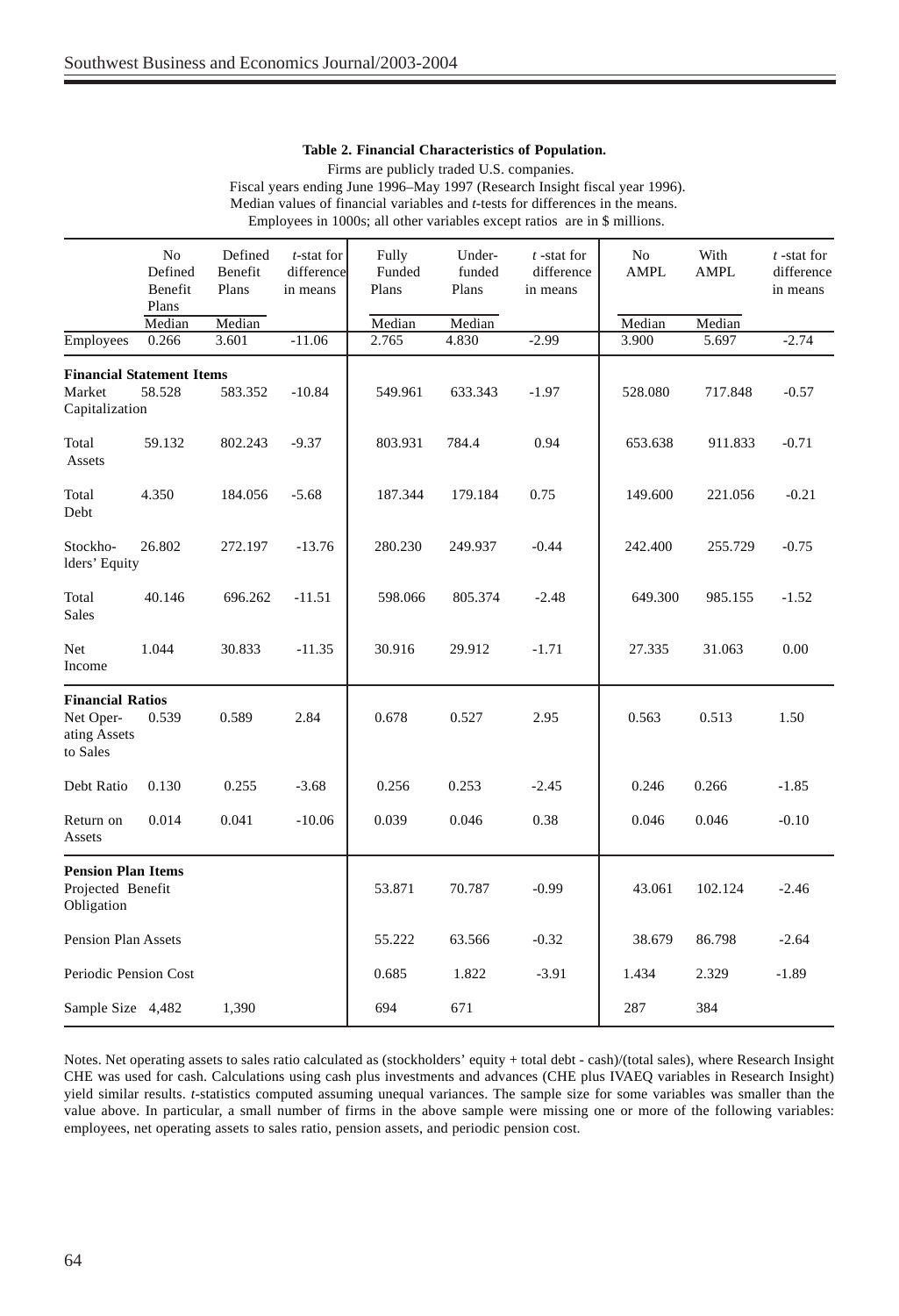### **Table 3. Results of Cross-sectional Hypothesis Tests.**

Firms are publicly traded U.S. companies.

Fiscal years ending June 1993–May 1997 (Research Insight fiscal years 1993–1996).

| Hypotheses<br>0: subpopulation with<br>$AMPL = 0$ ;           | Fiscal | Mean of Test Statistic<br>Size ] for     | (Standard Deviation) [Sample                 | t-statistic<br>$(1-sided)$      | <b>Consistent with Formulation</b><br>of AMPL: |           |  |
|---------------------------------------------------------------|--------|------------------------------------------|----------------------------------------------|---------------------------------|------------------------------------------------|-----------|--|
| $\pm$ : subpopulation with<br>AMPL > 0                        | Year   | Subpopulation<br>$AMPL=0$                | AMPL>0                                       | p-value)                        | Traditional                                    | Component |  |
|                                                               | 1993   | 4.8871                                   | 4.8601                                       | 0.24                            | n.i.                                           | n.i.      |  |
| H <sub>1</sub> : mean RCI(0) $\leq$<br>mean $RCI(+)$          | 1994   | (1.0169)[149]<br>4.9908<br>(0.9439)[169] | (1.1481)[259]<br>4.8165<br>(1.1784)[246]     | (0.406)<br>1.60<br>(0.055)      | No                                             | Yes       |  |
| $H1_A$ : mean RCI(0) ><br>mean $RCI(+)$                       | 1995   | 4.7795<br>(0.9274)[176]                  | 4.6220<br>(1.0974)[273]                      | 1.58<br>(0.058)                 | No                                             | Yes       |  |
|                                                               | 1996   | 4.6671<br>(0.9664)[175]                  | 4.5662<br>(1.0867)[239]                      | 0.98<br>(0.164)                 | n.i.                                           | n.i.      |  |
|                                                               | 1993   | 0.0260                                   | 0.0403                                       | $-2.66$                         | No                                             | Yes       |  |
| H <sub>2</sub> . mean UPSC(0) $\geq$<br>mean $UPSC(+)$        | 1994   | (0.0579)[229]<br>0.0295<br>(0.0791)[264] | (0.0683)[393]<br>0.0449<br>(0.0820)[371]     | (0.004)<br>$-2.37$<br>(0.009)   | No                                             | Yes       |  |
| $H2_{\text{A}}$ : mean UPSC(0) <<br>mean $UPSC(+)$            | 1995   | 0.0324<br>(0.0970)[279]                  | 0.0369<br>(0.0724)[430]                      | $-0.71$<br>(0.239)              | n.i.                                           | n.i.      |  |
|                                                               | 1996   | 0.0292<br>(0.0801)[285]                  | 0.0359<br>(0.0776)[381]                      | $-1.09$<br>(0.138)              | n.i.                                           | n.i.      |  |
|                                                               | 1993   | 0.0503                                   | 0.0964                                       | $-3.45$                         | No                                             | Yes       |  |
| H3.: mean UGL $(0)$<br>mean $UGL(+)$                          | 1994   | (0.1549)[229]<br>0.0103<br>(0.1575)[265] | (0.1634)[394]<br>0.0781<br>$(0.1666)$ [ 371] | (0.0003)<br>$-5.18$<br>(0.0000) | No                                             | Yes       |  |
| $H3_{\scriptscriptstyle{A}}$ : mean UGL(0) <<br>mean $UGL(+)$ | 1995   | 0.0235<br>(0.1566)[279]                  | 0.0893<br>(0.1641)[431]                      | $-5.31$<br>(0.0000)             | No                                             | Yes       |  |
|                                                               | 1996   | $-0.0173$<br>(0.1632)[286]               | 0.0379<br>(0.1770)[381]                      | $-4.11$<br>(0.0000)             | No                                             | Yes       |  |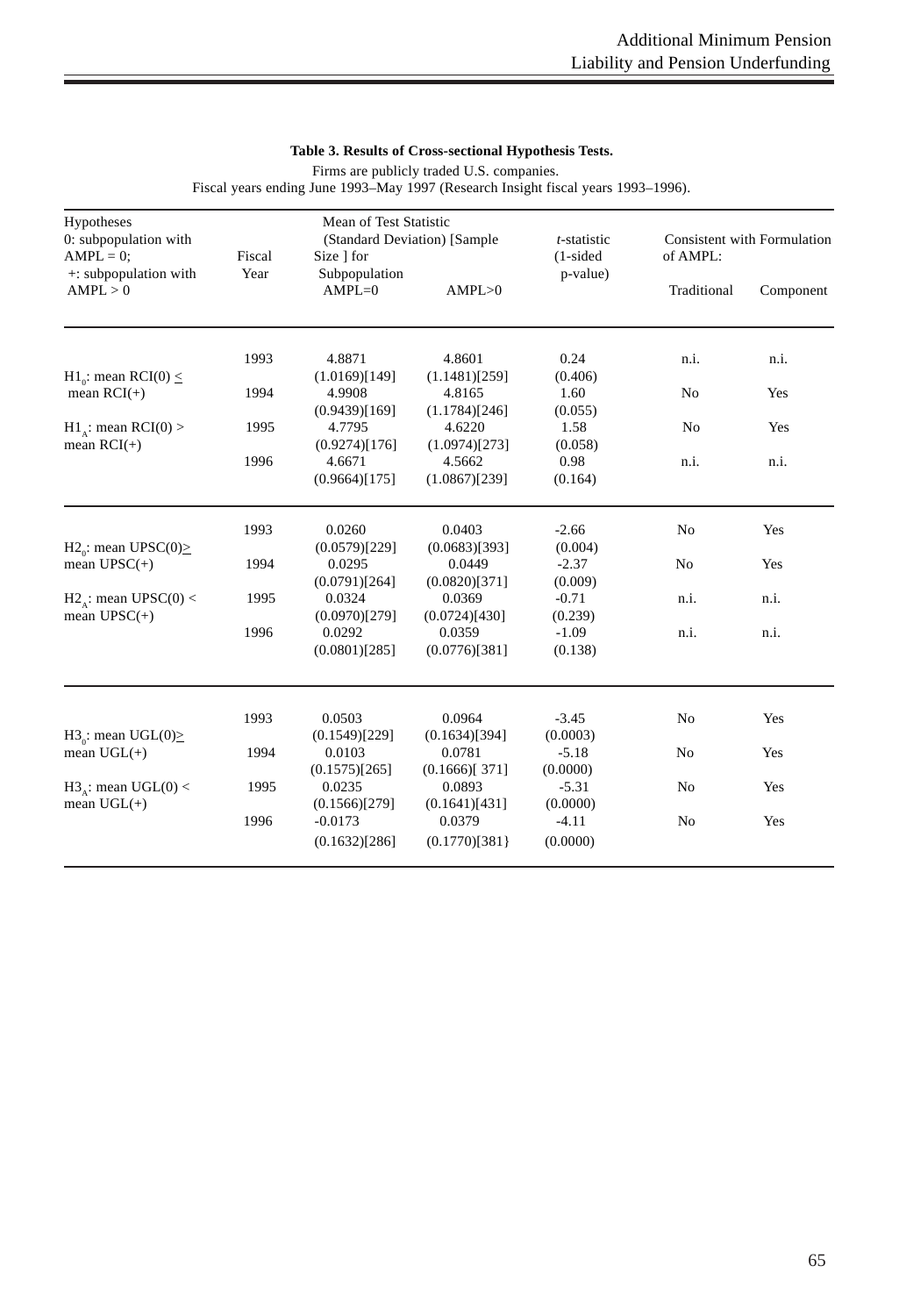#### **Table 4. Results of Cross-sectional Hypothesis Tests**.

Firms are publicly traded U.S. companies.

Fiscal years ending June 1993–May 1997 (Research Insight fiscal years 1993–1996).

| Hypotheses;<br>0: subpopulation with<br>$AMPL = 0$ | Fiscal<br>Year | Mean of Test Statistic<br>(Standard Deviation) [Sample<br>Size] for Subpopulation |                                          | <i>t</i> -statistic<br>$(1-sided)$<br>p-value) | Consistent with Formulation of<br>AMPL: |                |  |
|----------------------------------------------------|----------------|-----------------------------------------------------------------------------------|------------------------------------------|------------------------------------------------|-----------------------------------------|----------------|--|
| $\pm$ : subpopulation with<br>AMPL > 0             |                | $AMPL=0$                                                                          | AMPL>0                                   |                                                | Traditional                             | Component      |  |
|                                                    | 1993           | 0.8004                                                                            | 0.8097                                   | $-0.43$                                        | n.i.                                    | n.i.           |  |
| $H4_0$ : mean PA(0)  s mean<br>$PA(+)$             | 1994           | (0.2814)[229]<br>0.8431<br>(0.2647)[266]                                          | (0.2425)[395]<br>0.8162<br>(0.2472)[372] | (0.668)<br>1.32<br>(0.094)                     | Yes                                     | Yes            |  |
| $H4_{\lambda}$ : mean PA(0) > mean<br>$PA(+)$      | 1995           | 0.8227<br>(0.2852)[281]                                                           | 0.8141<br>(0.2513)[432]                  | 0.42<br>(0.336)                                | n.i.                                    | n.i.           |  |
|                                                    | 1996           | 0.8389<br>(0.3119)[287]                                                           | 0.8872<br>(0.2686)[284]                  | $-2.15$<br>(0.984)                             | n.i.                                    | n.i.           |  |
|                                                    |                |                                                                                   |                                          |                                                |                                         |                |  |
| H5.: mean PAPC $(0)$                               | 1993           | $-0.1233$<br>(0.2475)[229]                                                        | $-0.1441$<br>$(0.2003)$ [395]            | 1.45<br>(0.874)                                | n.i.                                    | n.i.           |  |
| mean $PAPC(+)$                                     | 1994           | $-0.1163$<br>$(0.2475)$ [266]                                                     | $-0.1461$<br>$(0.2137)$ [372]            | 1.62<br>(0.947)                                | n.i.                                    | n.i.           |  |
| $H5_A$ : mean PAPC(0) <<br>$PA(+)$                 | 1995           | $-0.1209$<br>(0.2464)[281]                                                        | $-0.1447$<br>(0.2157)[432]               | 1.36<br>(0.913)                                | n.i.                                    | n.i.           |  |
| mean $PAPC(+)$                                     | 1996           | $-0.1487$<br>$(0.2659)$ [287]                                                     | $-0.1111$<br>(0.2152)[384]               | $-2.02$<br>(0.022)                             | Yes                                     | N <sub>0</sub> |  |

Notes. RCI = estimated rate of compensation increase in %. UPSC = unrecognized prior service cost. UGL = unrecognized net losses (gains). PA = pension assets. PAPC = prepaid (accrued) costs. Test results are reported for UPSC, UGL, PA, and PAPC scaled by projected benefit obligation (PBO). *t*-statistics for UPSC, UGL, PA, and PAPC scaled by number of employees or by total assets are similar to the above. *t*-statistic and one-sided p-value are computed assuming equal variance. (Results assuming unequal variances are very similar.) If a one-sided *t*-test rejects the null hypothesis in favor of the alternative at the 10% level or better, then we write "Yes" if the alternative is consistent with the formulation and "No" if it is not. If a one-sided *t*-test does not reject the null hypothesis, then, strictly speaking, we have no formal statistical evidence in favor or against either formulation. So we write n.i. (not inconsistent with the indicated formulation of AMPL).